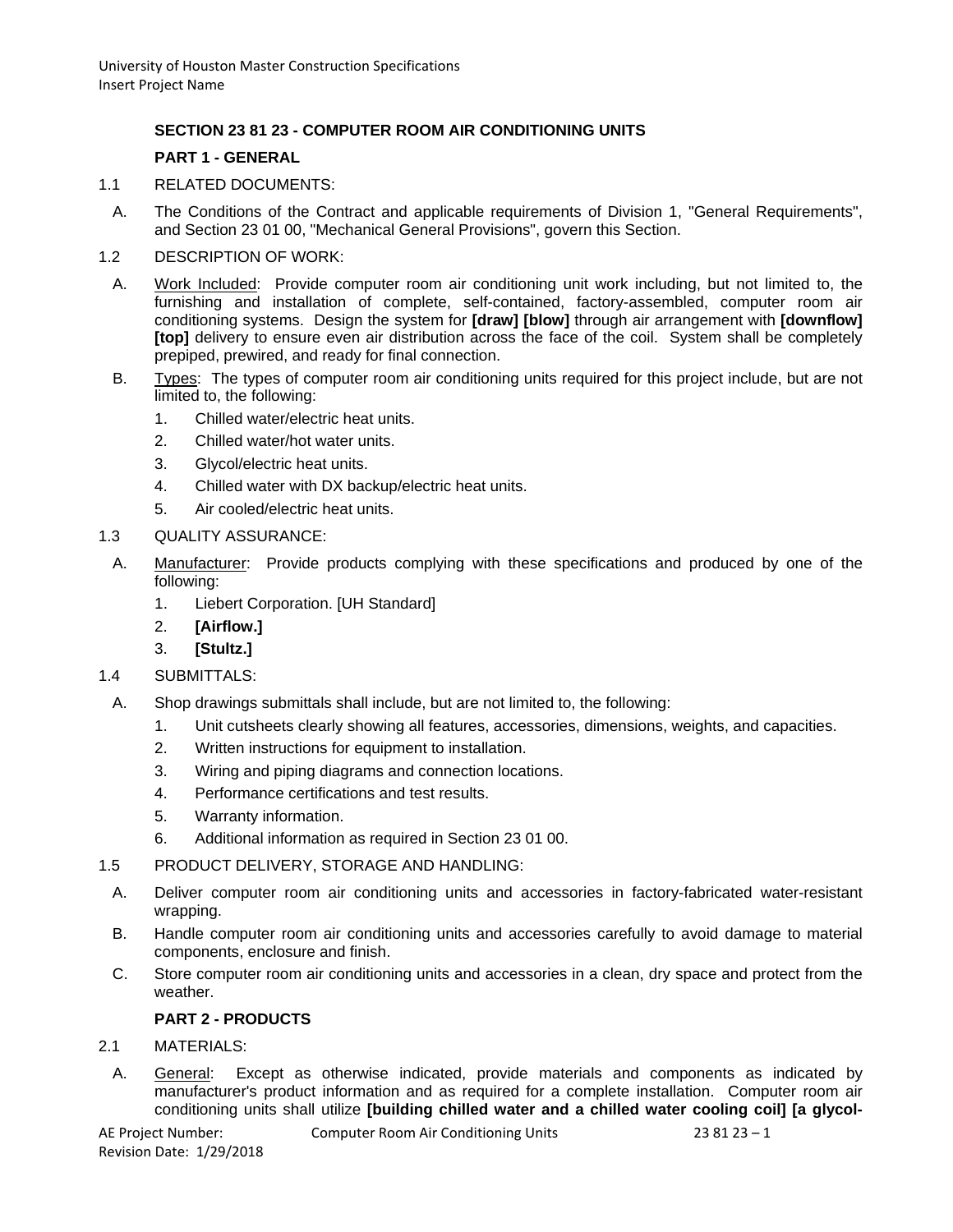**cooled DX cooling system] [an air-cooled DX cooling system]** as the primary cooling and dehumidification source. **[When direct chilled water cooling is not adequate to provide the required temperature and humidity control, the unit controls shall automatically activate the DX cooling system to provide the required cooling and dehumidification while rejecting heat to the building chilled water system.]**

- B. Unit Capacities: Unit capacities shall be as scheduled or shown on the Drawings.
- C. Cabinet and Frame Construction: Unit frames shall be constructed of welded tubular steel. Interior sheet metal panels shall be welded to the frame assembly and the exterior panels shall be insulated with a minimum one inch, 1-1/2 pcf fiber insulation. All panels shall have concealed fasteners and be easily removed to provide access to equipment. Panels shall be arranged so as to provide access to electrical control panel and control valve compartment without interrupting air flow. The main unit color shall be IBM-white and the accent panel shall be **[IBM-blue]**.

### **[SELECT ONE OF THE FOLLOWING]**

**D. [A-frame DX Cooling Coil: Cooling coil shall be of an A-frame design with four rows and a maximum face velocity of 550 fpm. Construction shall be of copper tubing mechanically expanded into aluminum plate fins. The refrigerant circuits shall be designed to distribute refrigerant into the entire coil face area. Entire coil assembly shall be mounted in a stainless steel condensate drain pan.]**

### **[OR]**

**E. [A-frame Chilled Water Cooling Coil: Cooling coil shall be of an A-frame design with six rows and a maximum face velocity of 500 fpm. Construction shall be of copper tubing mechanically expanded into aluminum plate fins. The chilled water circuits shall be designed to distribute water into the entire coil face area. Entire coil assembly shall be mounted in a stainless steel condensate drain pan.]**

### **[VERIFY IF REQUIRED]**

F. Chilled Water Cooling Coil: Cooling coil shall be a custom-designed six-row chilled water cooling coil with copper tubes and aluminum fins. The coil shall be installed in the return air portion of the unit and shall provide full cooling capacity with 45°F entering chilled water. Coil shall be tested at 300 psi air under water.

#### **[SELECT ONE OF THE FOLLOWING]**

**G. [Electric Reheat: The units shall be furnished with electric reheat coils. Coils shall be low wattage density, fin tubular, stainless steel construction and shall be protected by thermal**  safety switches. Three stage reheat control shall be provided for CRAC Units [ **\_\_\_\_\_\_\_\_\_\_] and [\_\_\_\_\_\_\_\_\_] and two stage reheat control shall be provided for CRAC Unit [\_\_\_\_\_\_\_\_\_, \_\_\_\_\_\_\_\_\_] and [\_\_\_\_\_\_\_\_\_\_]. Each stage of heating shall be 3-phase.]**

#### **[OR]**

**H. [Hot Water Reheat: Heating coil shall have copper tubes and aluminum fins. Coil shall be tested at 300 psi air under water.]**

#### **[VERIFY IF I, J AND K ARE REQUIRED]**

- I. Refrigeration System: **[CRAC Units [\_\_\_\_\_\_\_\_\_\_, \_\_\_\_\_\_\_\_\_\_] and [\_\_\_\_\_\_\_\_\_\_]]** shall employ two redundant and completely separate refrigerant circuits. **[CRAC Units [\_\_\_\_\_\_\_\_\_\_, \_\_\_\_\_\_\_\_\_\_] and [\_\_\_\_\_\_\_\_\_\_]]** shall employ a single refrigerant circuit. Each refrigeration circuit shall include hot gas mufflers, liquid line filter dryers, refrigerant sight glass with moisture indicator; adjustable, externally equalized expansion valves, and liquid line solenoid valves. All refrigerant piping shall be Type "L" copper tubing.
- J. Compressors: The compressors shall be located in a separate compartment so that they may be serviced during operation of the equipment. **[CRAC Units [\_\_\_\_\_\_\_\_\_\_, \_\_\_\_\_\_\_\_\_\_] and [\_\_\_\_\_\_\_\_\_\_]]** compressors shall be a semi-hermetic design with a suction gas-cooled motor, vibration isolators, thermal overloads, oil sight glass, manual reset high pressure switch, pump down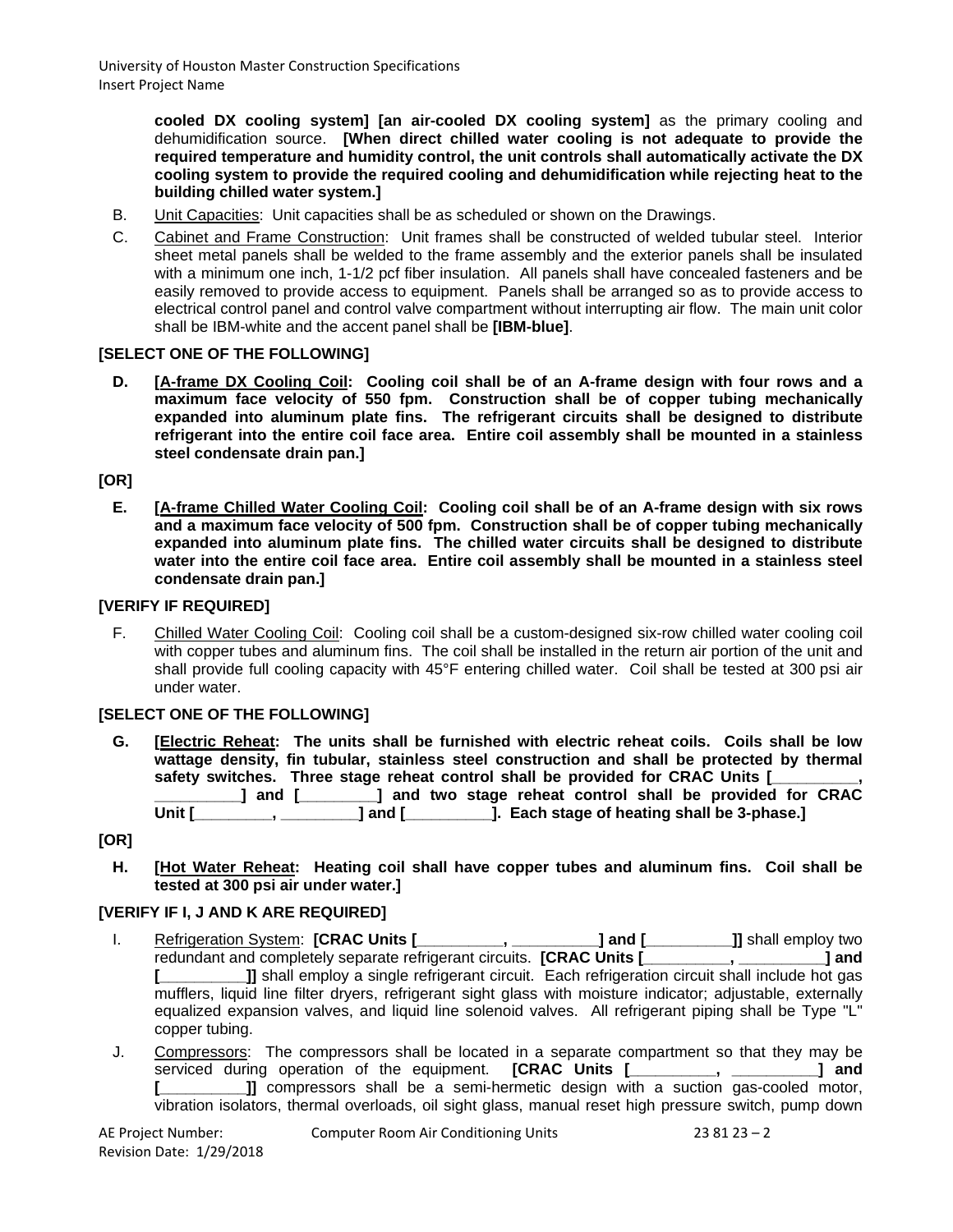low pressure switch, suction line strainer, reversible oil pumps for forced feed lubrication, and a maximum operating speed of 1750 rpm. Compressors shall have a minimum EER of 11.4 based on ARI standard conditions. Compressors shall have cylinder unloaders controlled via the unit microprocessor to provide energy efficient operation at reduced loads. **[CRAC Units [\_\_\_\_\_\_\_\_\_\_,** 

**1** and [**external** and **[2014]** compressor shall be a hermetic design with high and low pressure safety switches, externally equalized expansion value and a refrigerant sight glass/moisture indicator. Compressors shall be warranted 5 years.

- K. Four-step Compressor Control: **[CRAC Units [\_\_\_\_\_\_\_\_\_\_, \_\_\_\_\_\_\_\_\_\_] and [\_\_\_\_\_\_\_\_\_\_]]** control systems shall include cylinder unloaders on the semi-hermetic compressors. The unloaders shall be activated by solenoid unloaders controlled by the control system microprocessor. In response to the return air temperature, the control system shall operate the unloader and liquid line solenoids to provide four stages of cooling. The stages shall be 1) one compressor unloaded, 2) two compressors unloaded, 3) one compressor unloaded and one compressor loaded, and 4) two compressors loaded. On a call for dehumidification, the control system shall cause at least one compressor to fully load for dehumidification.
- L. Air-Cooled Condensers: Each unit shall be provided with a low profile, slow speed, multiple direct drive propeller fan cooled, dual circuit air cooled refrigerant condenser. Condensers shall be aluminum construction with copper tube, aluminum fin coils and shall be arranged for **[vertical] [horizontal]** condenser air discharge. Condensers shall be sized to balance the heat rejection of each compressor when supplied with **[105°F] [115°F] [ °F]** inlet air.

## **[OR]**

M. **[Glycol-cooled] [Chilled Water-cooled]** Condensers: Each refrigerant circuit shall be provided with a separate, cleanable, shell and tube counterflow-type condenser heat exchanger with removable heads. Condenser heat exchangers shall be ASME-stamped for a maximum refrigerant pressure of 400 psi at 300°F and a maximum water pressure of **[150 psi] [300 psi]** at 150°F. Unit **[glycol] [chilled water]** flow shall not exceed **[55 gpm] [\_\_\_\_\_\_\_\_ gpm]** and maximum pressure drop shall not exceed **[18'] [\_\_\_\_\_\_']** of water column.

## **[SELECT ONE OF THE FOLLOWING]**

N. **[Air-Cooled Condenser Control: Each air-cooled condenser shall be provided with a variable speed fan control system to allow positive computer room air conditioning unit startup and operation at ambient temperatures down to [-20°]. Controls shall be completely factory wired and shall sense the highest head pressure of either operating compressor and shall cycle fans and vary fan speed to properly maintain compressor head pressure.]**

## **[OR]**

**O. [[Glycol-regulating] [Chilled Water Regulating] Valves: Each condenser heat exchanger shall be prepiped with a 2-way head pressure activated control valve and a parallel bypass valve, each rated at [150 psi] [300 psi].]**

# **[OR]**

- **P. [Chilled Water [and Hot Water] Control Valves: Each chilled water [and hot water] coil shall be pre-piped with a [2-way] [3-way] modulating control valve, rated at 150 psi.**
- Q. Electronic Control System:

[VERIFY CONTROL SYSTEM FEATURES/REQUIREMENTS]

- 1. Each unit control system shall be microprocessor-based and allow programming of temperature and humidity setpoints, alarm parameters, provide monitoring of operational status and maintain a data base of room conditions and environmental system operational status.
- 2. The control system shall allow programming of the following room conditions:

| a. | <b>Temperature Setpoint</b> | $(65^{\circ}F - 85^{\circ}F)$ . |
|----|-----------------------------|---------------------------------|
|----|-----------------------------|---------------------------------|

- b. Temperature Sensitivity 1<sup>°</sup>F 5<sup>°</sup>F in 0.1<sup>°</sup>F increments).
- c. Humidity Setpoint 40% 60% RH.

Revision Date: 1/29/2018

AE Project Number: Computer Room Air Conditioning Units 23 81 23 – 3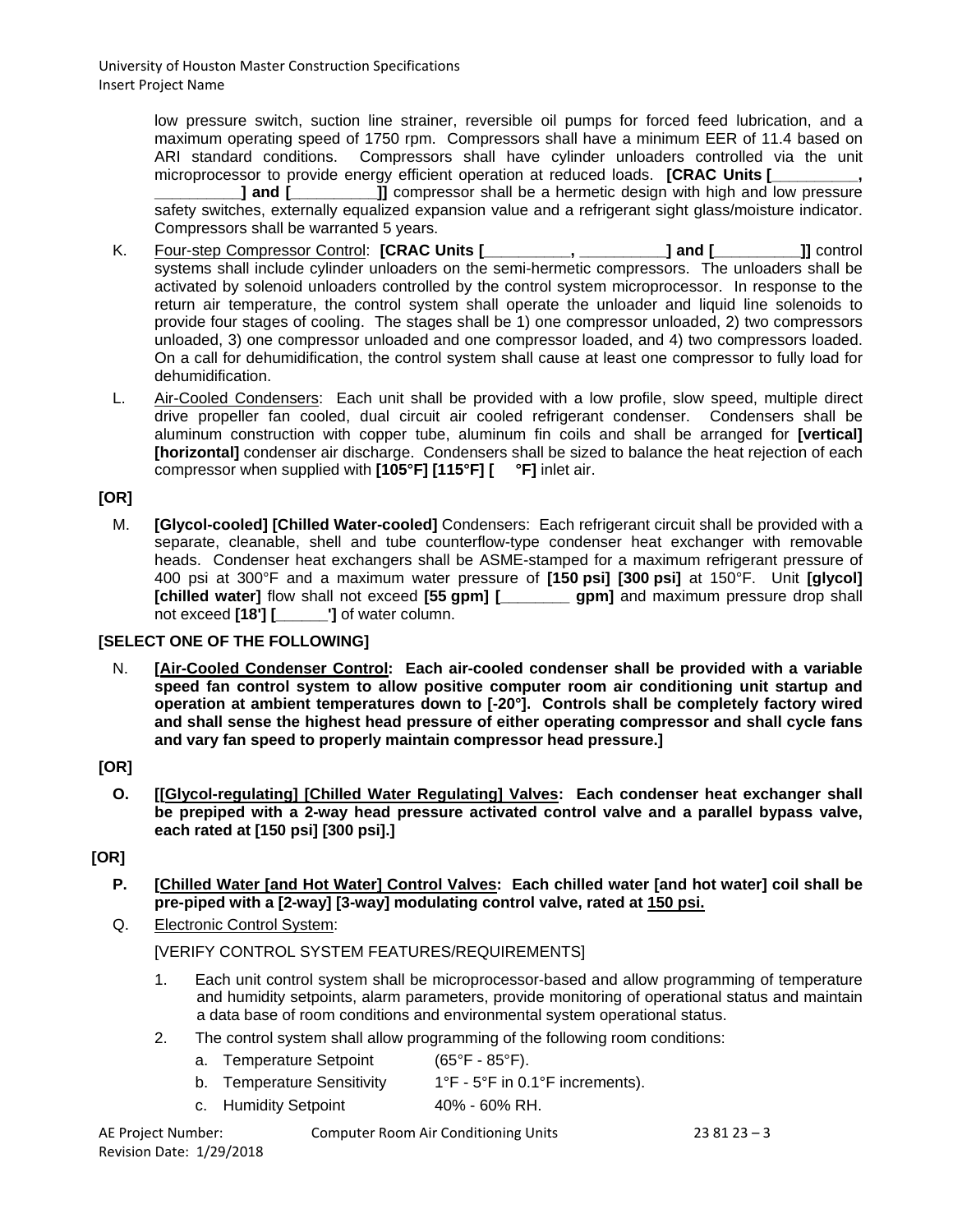University of Houston Master Construction Specifications Insert Project Name

- d. Humidity Sensitivity 1% 10% RH in 0.1% increments.
- 3. All setpoints shall be adjustable from the individual unit front monitor panel or a hand-held service terminal.
- 4. Temperature and humidity sensors shall be capable of being calibrated using the front monitor panel controls to coordinate with other temperature and humidity sensors in the room.
- 5. The **[CRAC Units [\_\_\_\_\_\_\_\_\_\_, \_\_\_\_\_\_\_\_\_\_] and [\_\_\_\_\_\_\_\_\_\_]]** control systems shall also be capable of predictive control of temperature and humidity.
	- a. Temperature Anticipation: The microprocessor shall have the capability of responding the varying rates of temperature change in the computer room. The control system shall delay heating or cooling in response to very low rates of change and shall advance heating or cooling in response to rapid temperature changes.
	- b. Predictive Humidity Control: The microprocessor shall calculate the moisture content in the room and prevent unnecessary humidification and dehumidification cycles by responding to changes in dewpoint temperature.
- 6. The **[CRAC Units [\_\_\_\_\_\_\_\_\_\_, \_\_\_\_\_\_\_\_\_\_] and [\_\_\_\_\_\_\_\_\_\_]]** control systems shall provide the following internal controls.
	- a. Compressor Short-cycle Control: The control system shall prevent compressor short-cycling by incrementally expanding the control hysteresis of the compressor stages when compressor cycles approach 10 cycles per hour. Timer-based short-cycle control shall not be used.
	- b. Automatic Compressor Sequencing: The microprocessor shall automatically change the lead/ lag sequence of the compressors after each start to lengthen compressor-on cycles and even compressor wear.
	- c. System Auto/Restart: For start-up after power failure, the system shall provide automatic restart with a programmable (up to 10 minutes) time delay. Programming can be performed either at the unit or from the site monitoring system.
	- d. Sequential Load Activation: During start-up, or after power failure, the microprocessor shall sequence operational loads activation to minimize inrush current. Systems allowing multiple loads to start simultaneously shall not be used.
- 7. Each unit shall be provided with a monitor panel to display operational status, alarms, and permit calibration and programming of operation parameters. All indicators shall be in language form. Symbols or codes will not be acceptable. The front monitor panel shall be provided with a three digit, 0.43" high, seven segment LED numerical display to indicate temperature, humidity, percent capacity (cooling, heating, humidification, de-humidification, and econ-o-cycle), temperature and humidity setpoints and sensitivities, and humidifier flush rate. Operational status (heating, cooling, humidification and dehumidification) and alarm conditions shall be indicated by colored LEDs.
- 8. The microprocessor shall activate an audible and visual alarm in event of any of the following conditions.
	- a. High temperature.
	- b. Low temperature.
	- c. High humidity.
	- d. Low humidity.
	- e. High compressor head pressure (compressorized systems only).
	- f. Humidifier problem.
	- g. Loss of air flow.
	- h. Change filters.
	- i. Local alarm (customer assignable).
- 9. The microprocessor shall also provide four customer accessible local alarms to be indicated on the front panel. They shall be capable of being programmable activation time delays.

Revision Date: 1/29/2018

AE Project Number: Computer Room Air Conditioning Units 23 81 23 – 4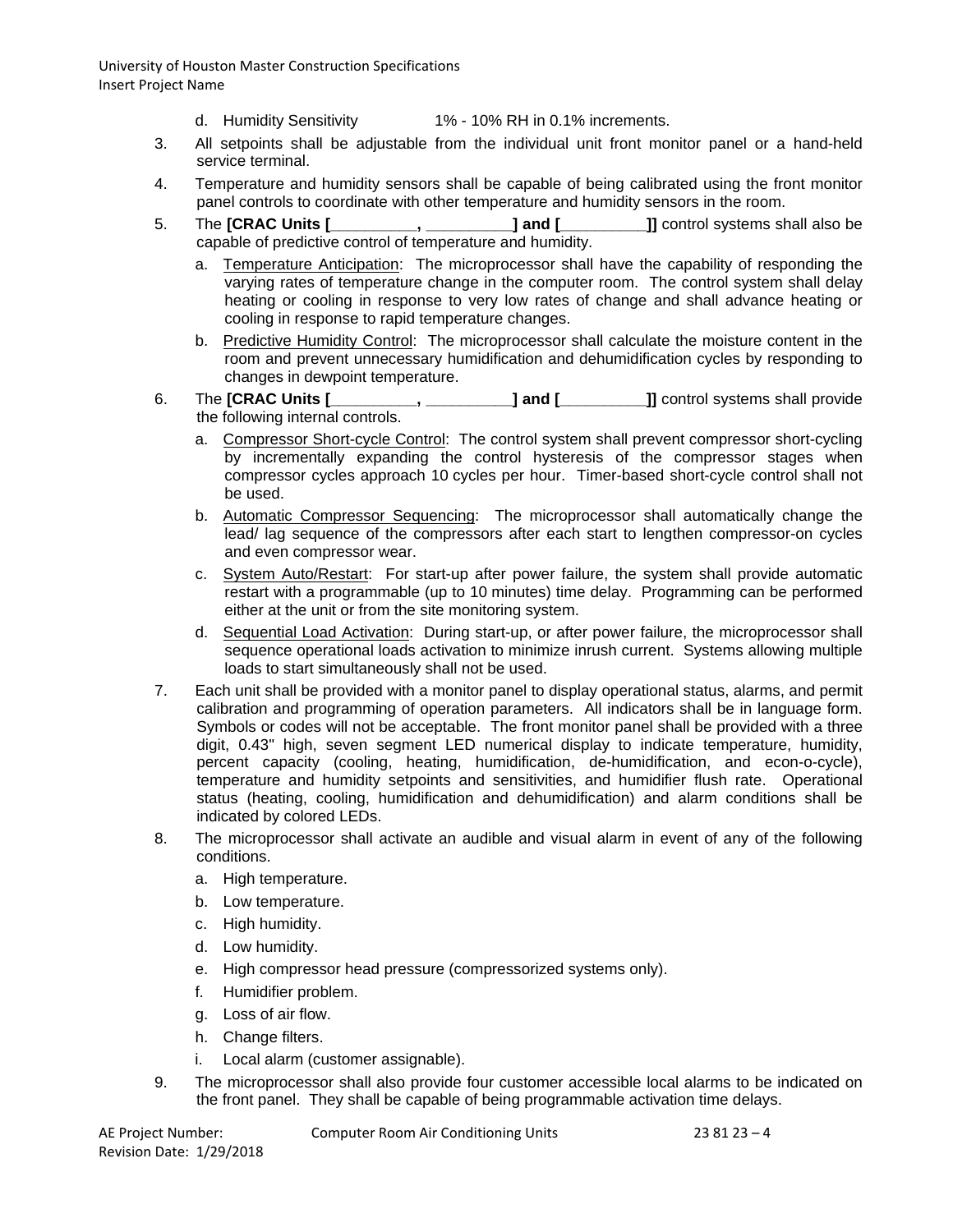- a. Audible Alarm: The audible alarm shall have adjustable volume to match the surrounding ambient sound level.
- b. Common Alarm: A programmable common alarm shall be provided to interface selected alarms with a remote alarm device.
- c. Remote Monitoring: **[All alarms shall be communicated to the Site Monitoring System with the following information: date and time of occurrence, unit number and present temperature and humidity.] [A common alarm output contact shall be provided for monitoring by [\_\_\_\_\_\_\_\_\_\_\_\_\_\_\_\_\_\_\_\_].]**
- d. Alarms: Two customer alarms shall be programmed and used to monitor **[underfloor moisture alarms and firestat unit shutdown]**. The remaining two alarms shall be for future use.
- 10. The **[CRAC Units [\_\_\_\_\_\_\_\_\_\_, \_\_\_\_\_\_\_\_\_\_] and [\_\_\_\_\_\_\_\_\_\_]**] microprocessors shall provide the capability of maintaining a log of system performance and environmental conditions. This data shall be communicated and displayed at the Site Monitoring System. The following information shall be included in the log, complete with time and date:
	- a. Temperature (present, minimum and maximum for last 24 hours.
	- b. Humidity (present, minimum and maximum for last 24 hours).
	- c. Compressor operating hours.
	- d. Alarm occurrence.
- 11. All electronic circuitry shall be provided with self-diagnostics to aid in troubleshooting. Each printed circuit board shall be diagnosed and reported as pass/not pass.
- 12. The unit control module shall incorporate a RS-422 communications port for communications with the site monitoring system. No field-modification or programming shall be required for connection to the site monitoring system.

## **[SELECT ONE OF THE FOLLOWING]**

**R. [Glycol System Control: Each computer room air conditioning unit shall include a dry contact output interface to start the glycol system whenever the unit is operating.]**

# **[OR]**

- **S. [Chilled Water Flow Switch: A factory-mounted and wired flow switch shall activate the unit alarm system upon loss of chilled water supply.]**
- T. Filter Chambers: Unit filter chambers shall be an integral part of the system, designed within the frame and cabinet. The filters shall be rated not less than [60%] [\_\_\_\_\_\_\_%] efficiency by the NBS Atmospheric Dust Spot Test. The filters shall be serviceable from either end of the unit without the use of ladders or special rigging.
- U. Fan Section: Unit fans shall be centrifugal-type, double width, double inlet, and shall be statically and dynamically balanced at the factory as a completed assembly to a maximum vibration level of 2 mils in any plane. Wheels shall be supported on a heavy-duty steel shaft having self-aligning ball bearings with a minimum life span of 100,000 hours. Wheels shall be driven by a [high efficiency, energy efficient type] 1750 rpm fan motor mounted on an adjustable slide base. Refer to Section 15140 for additional motor requirements. The drive package shall be 2-belt, variable speed, sized for 200% of fan motor horsepower. Fans shall be located to draw air over the A-frame coil to ensure even air distribution and optimum coil performance.
- V. Humidifier: Unit humidifiers shall be of the infrared-type consisting of high intensity quartz lamps mounted above and out of the water supply or the self-contained steam generating type with replaceable steam cylinder and shall have a capacity of 22.1 pounds per hour. The evaporator pan shall be stainless steel and arranged to be serviceable for cleaning without disconnecting water supply lines, drain lines, or electrical connections. The complete humidifier section shall include liquid level control and emergency overflow, and shall be prepiped ready for final connection. The primary water supply for the humidifiers shall be distilled condensate water from the cooling coil to ensure that minimum deposits accumulate in the infrared humidifier pan, minimum make-up water is consumed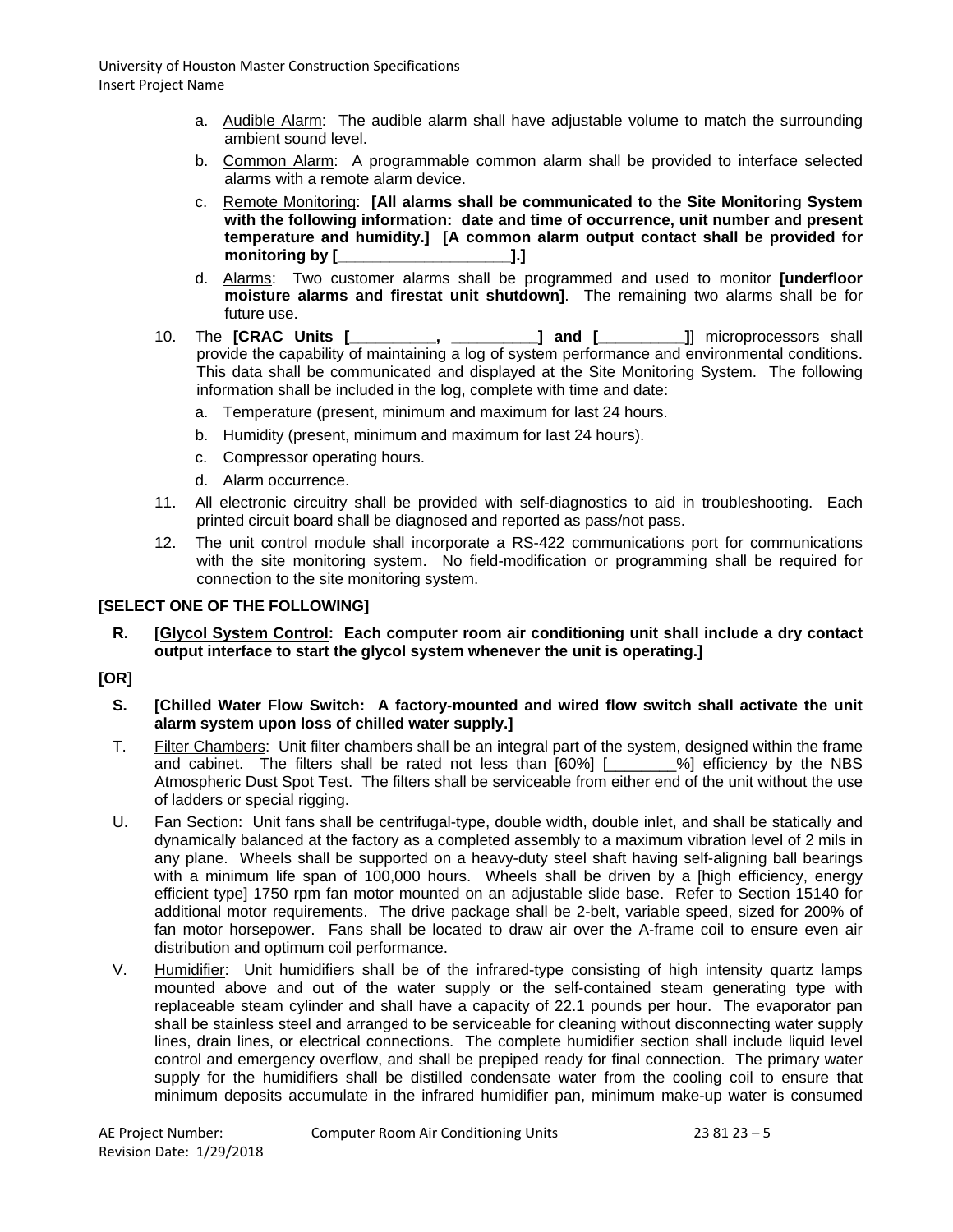and to maximize the time between cleaning cycles. The infrared humidification system shall use bypass air to prevent over-humidification of the computer room. The infrared humidifier shall be provided with an automatic flush control system. The flush control system shall be field-adjustable to change the cycle time in accordance with local water conditions. The flush system shall ensure that the primary distilled water supply to the infrared humidifier be from the condensate drain pan and virtually eliminate cleaning maintenance.

- W. Disconnect Switch (Nonlocking Type): Units shall include a non-automatic molded case circuit breaker mounted in the high voltage section of the electrical panel. The complete switch shall include an operating mechanism which is operated from the outside of the unit when the cover for the electrical panel is closed. The operating mechanism shall prevent access to the high voltage electrical components until switched to the "OFF" position.
- X. Floor Stand: Each unit shall be furnished with an adjustable floor stand. The floor stand shall isolate the air conditioning unit from the raised floor and shall be constructed of a welded tubular steel frame with corner gussets. The floor stand shall have adjustable legs connected to vibration isolation pads. The floor stand shall be used to install the air conditioning equipment before the raised floor is put into place to allow all piping and wiring from the unit to be completed before the raised floor is installed. The height shall correspond to the level of the raised floor and have provision for raising the unit one inch and lowering the unit one inch from the raised floor level. A factory-mounted turning vane shall be provided on each stand. The turning vane location shall be coordinated with piping routed under the unit, as detailed on the Drawings.]
- Y. Automatic Restart: Provide each unit with integral automatic restart. The unit shall restart automatically if the unit is stopped due to interruption in power supply. Manual restart is required if unit is stopped by the smoke detector or other safety device.
- Z. Water Detection Tape: Each unit shall be provided with water detection tape which shall be installed under the raised floor where shown on the Drawings to detect the presence of water. Tape length shall be as required to provide detection as shown on the Drawings. The detection tape shall be fieldconnected to the alarm panel in each unit which shall provide a red indicator and audible alarm. The water detection system shall be an integral part of the unit alarm system which shall display "WATER UNDER FLOOR", when the detection tape is activated.
- AA. Factory Piping and Wiring: Each unit shall be fully factory-piped, wired, and tested such that the only field connections required are for:
	- 1. **[Glycol] [Chilled water] [Refrigerant] [and hot water]** supply and return.
	- 2. Humidifier cold water make-up.
	- 3. Condensate drain.
	- 4. Unit power wiring.
	- 5. **[External site monitor wiring.]**
	- 6. **[External EPO system wiring.]**
	- 7. **[Water detection tape wiring.]**
	- 8. **[Glycol system control interface wiring.]**
- BB. Firestat: Each unit shall be provided with a factory-installed and wired firestat which senses the return air path and shuts down the unit and activates the alarm system upon sensing excessive heat.
- CC. Turning Vanes: A radius elbow turning vane shall be installed below the raised floor at the unit discharge to direct airflow in the direction noted on the Drawings. The turning vane shall be designed so as to not interfere with the raised floor system.
- DD. Temperature/Humidity Recorders: Provide 7 day/24 hour temperature/humidity recorders of the full scope, two pen type, where shown on the Mechanical and Electrical Drawings. Recorders shall be 110 volts, single phase and shall be supplied with 100 spare charts and red and blue ink supplies.
- EE. Factory Testing: Each unit shall be fully tested at the factory to verify proper operation. All **[refrigerant] [and] [water]** piping and coils shall be fully leak-tested using the manufacturer's standard test procedure.

### **PART 3 - EXECUTION**

Revision Date: 1/29/2018

AE Project Number: Computer Room Air Conditioning Units 23 81 23 – 6